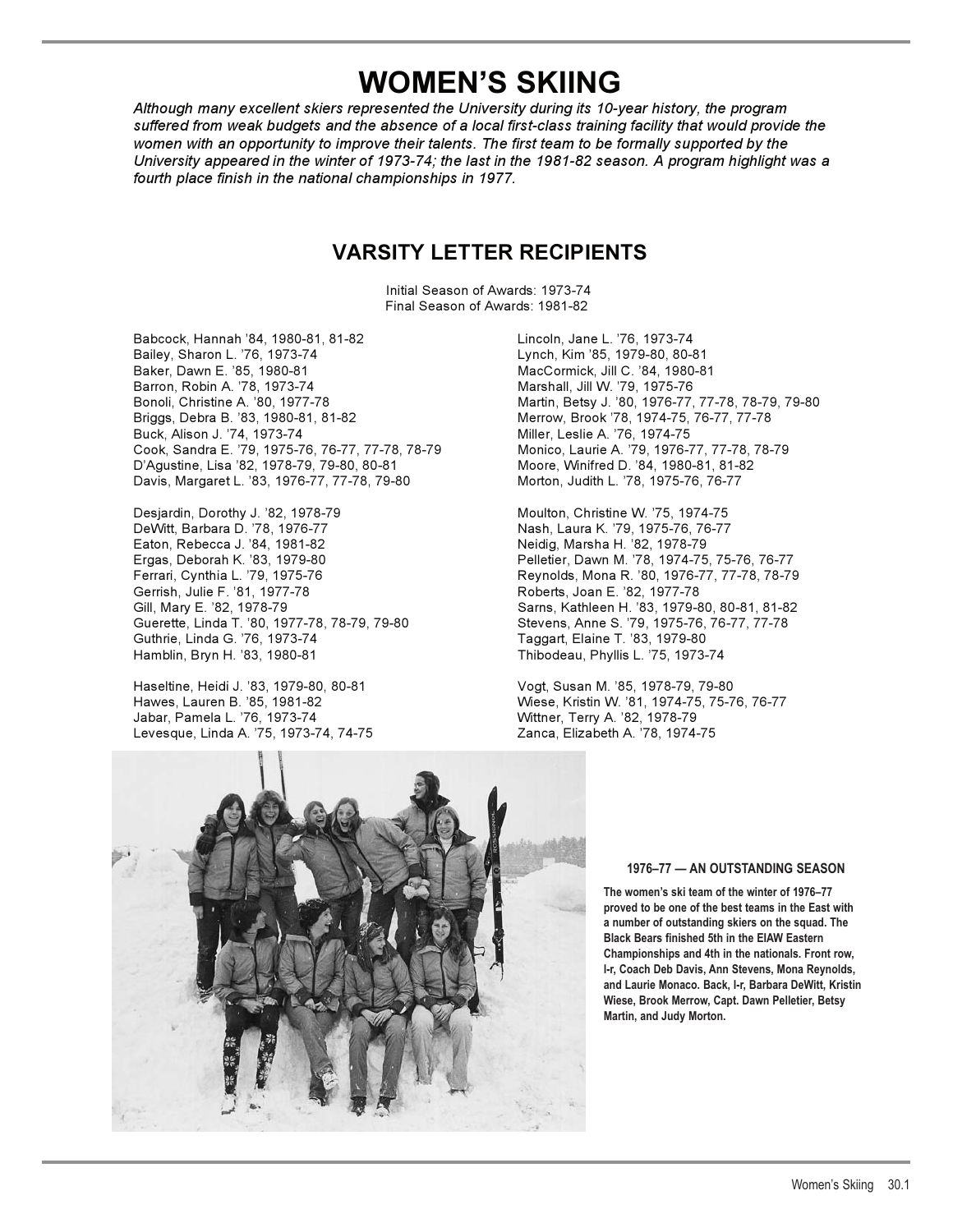# **COACHES**

| 1973-74 | Robert M. Michaud | 1976-78 | Deborah I Davis       |
|---------|-------------------|---------|-----------------------|
| 1974-75 | Frank H. Pike III | 1978-79 | Loren H. Manson       |
| 1975-76 | Kenneth A. Remsen | 1979-82 | Philip E. Folger, Jr. |

## **CAPTAINS**

| 1973-74 | Allison Buck      | 1977-79 | Sandra E. Cook  |
|---------|-------------------|---------|-----------------|
| 1974-75 | l eslie A. Miller | 1979-80 | Betsy J. Martin |
| 1975-76 | Kristin W. Wiese  | 1980-81 | Lisa D'Agustine |
| 1976-77 | Dawn M. Pelletier |         |                 |

# **YEAR BY YEAR MEET RESULTS**

*Due primarily to weather conditions, the number of meets in which Maine competed varied from season to season. It was difficult to locate results of all competitions, especially individual placements, due either to meager media coverage or the scarcity of University records. Results shown of meets between 1973 and 1976 are probably incomplete; those from 1976-82 are believed to be reasonably complete. Those that were located indicate the high level of competition faced by Maine skiers who competed annually against the best teams in the East. Skiers who finished 20th or better in each event or were the first two UM finishers (where results were located) are listed in multi-team and winter carnival competitions.*

*Abbreviations: AC, alpine combined; CC, cross country; DH, downhill; GS, giant slalom; S, slalom, WC, winter carnival.*

primarily involving other Maine colleges: Bates, Bowdoin, Colby, Westbrook and Maine Invitational: MAINE 10<sup>TH</sup> UMF. Maine prevailed in four of the five meets. Top performances were Dartmouth WC: MAINE 5<sup>TH</sup> recorded by Leslie Miller and Lisa Levesque in the slalom and giant slalom. Middlebury WC: MAINE 7<sup>TH</sup>

Dual meet #2 vs. UMF: Won by MAINE  $\qquad \qquad \qquad \mathsf{GS}, \mathsf{Jill}$  Marshall  $(2^{\mathsf{ND}}),$  Kristin Wiese  $(3^{\mathsf{RD}})$ S, Kristin Wiese (1 $^{ST}$ ), Linda Levesque (2 $^{ND}$ ) GS, Kristin Wiese (1<sup>ST</sup>), Linda Levesque (2<sup>ND</sup>) **1976-77 1976-77** 

Triangular meet: MAINE 300, Bates 252, Colby 215 S, Kristin Wiese (1 $\text{ST}_{12}^{\text{DT}}$ Linda Levesque (2 $\text{ND}_{12}^{\text{ND}}$  S, Mona Reynolds (24 $\text{TN}_{21}$ GS, Kristin Wiese (1<sup>ST</sup>), Anne Zanca (2<sup>ND</sup>)  $\overline{AC}$ , Mona Reynolds (19<sup>TH</sup>)

Bates Invitational: MAINE 291, Bates 267, Middlebury WC<br>Keene State 253. CC, Sandy Coo

AIAW Eastern Championships: MAINE 4TH CC, Kristin Wiese  $(2^{NL}$ 

 **1973-74 1975-76**  Maine competed in a series of meets Colby-Sawyer WC, MAINE 3RD

**1974-75 1974-75 EAIAW Eastern Championships: MAINE 2<sup>ND</sup>**<br>CC, Sandy Cook (1<sup>ST</sup>), Dawn Pelletie<u>r</u> (2<sup>ND</sup>) Dual meet #1 vs. UMF: won by MAINE  $CC$ , Sandy Cook (1<sup>ST</sup>), Dawn Pelletie<u>r</u> (2<sup>ND</sup>)  $S, K$ ristin Wiese ( $3^{RD}$ ), Jill Marshall ( $4^{TH}$ )

 Dartmouth WC CC, Sandy Cook (2<sup>ND</sup>), Dawn Pelletier (5<sup>TH</sup>)<br>GS, Kristin Wiese (6<sup>TH</sup>), Laurie Monico (17<sup>TH</sup>)<br>S, Mona Reynolds (24<sup>TH</sup>)

Keene State 253. CC, Sandy Cook  $(3^{RD})$ , Dawn Pelletier  $(8^{TH})$ CC, Leslie Miller (1 $^{\rm SI}$ ), Dawn Pelletier (2 $^{\rm ND}$ ) AC, Kristine Wiese (6 $^{\rm TH}$ ), Laurie Monico (10 $^{\rm TH}$ ) S, Kristin Wiese (1 $^{\rm SI}$ ), Linda Levesque (2 $^{\rm ND}$ ) S, Kristin Wiese (9 $^{\rm TH}$ ), Laurie Monico (1 $7^{\rm TH}$ ) Reflexive Co., Sandy Cook (3 and Cook (3 and Pelletter (8 and Cook (3 and Pelletter (8 and Cook (3 and Pelletter (8 and Cook (3 and Pelletter (8 and Cook (5 and Cook (5 and Cook (5 and Cook (5 and Cook (10<sup>TH</sup>), CS, Krist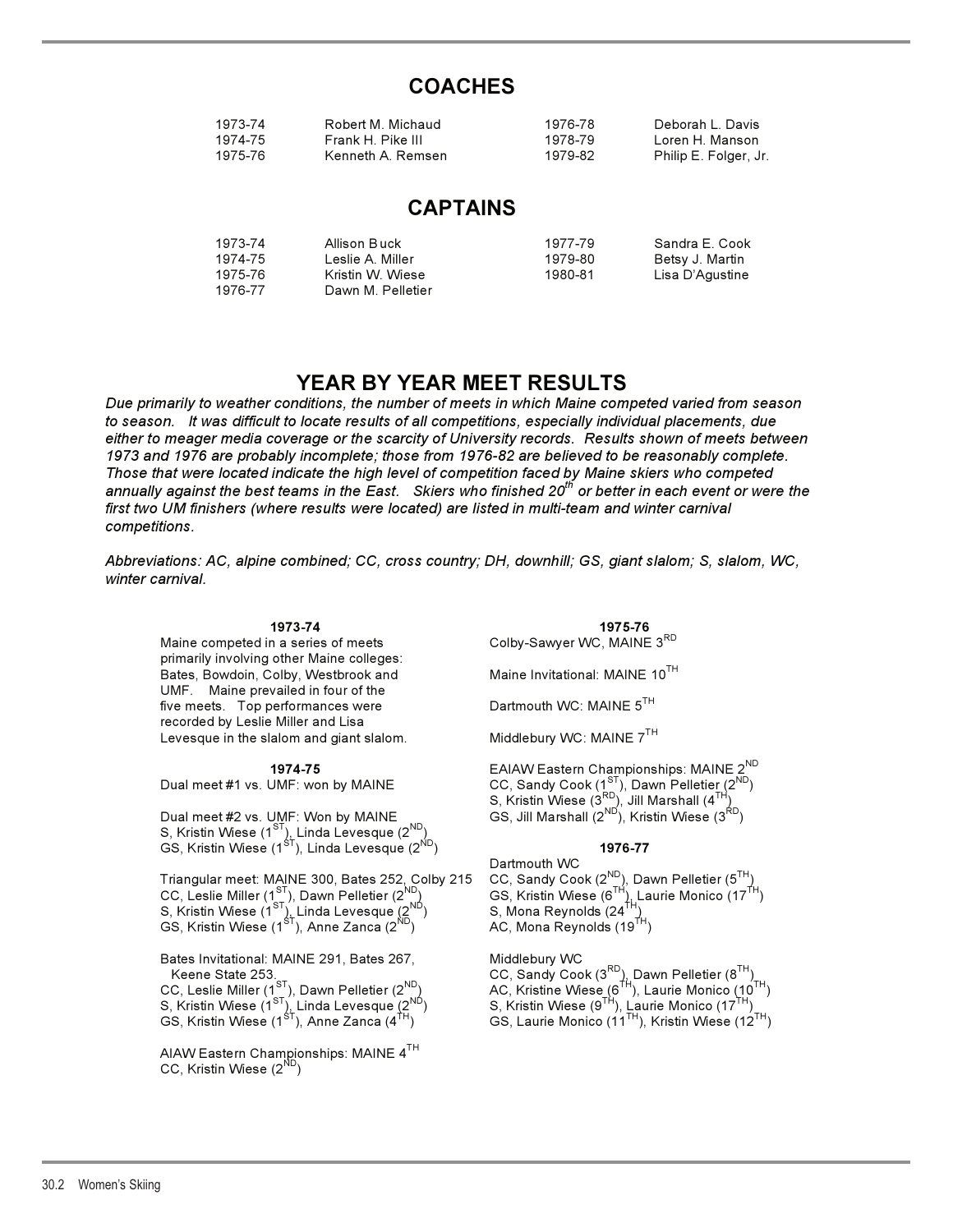

## **NUMBER TWO IN THE EAST**

**Maine's women's skiers represented the University well in the 1975–76 season, finishing second in the EAIAW Eastern Championships. Three team members, Jill Marshall, Capt. Kristin Wiese, and Sandy Cook were named All-East. Bottom, Laurie Nash. Second row, l-r, Cindy Ferrari and Jill Marshall. Third row, l-r, Sandy Cook, Coach Ken Remsen, and Kristin Wiese. Fourth row, l-r, Judy Morton and Anne Stevens. Top, Dawn Pelletier.**



## **1977–78 — A STRONG TEAM**

**Maine enjoyed another fine season in the winter of 1977–78, placing fourth in the East with two team members, Kristin Wiese and Sandy Cook, qualifying for the nationals. Kneeling, l-r, Brook Merrow and Laura Nash. Standing, l-r, Coach Deb Davis, Anne Stevens, Joan Roberts, Mona Reynolds, Laurie Monico, Julie Gerrish, Christine Bonoli, Betsy Martin, Capt. Sandy Cook, Maggie Davis, and Linda Guerette.**